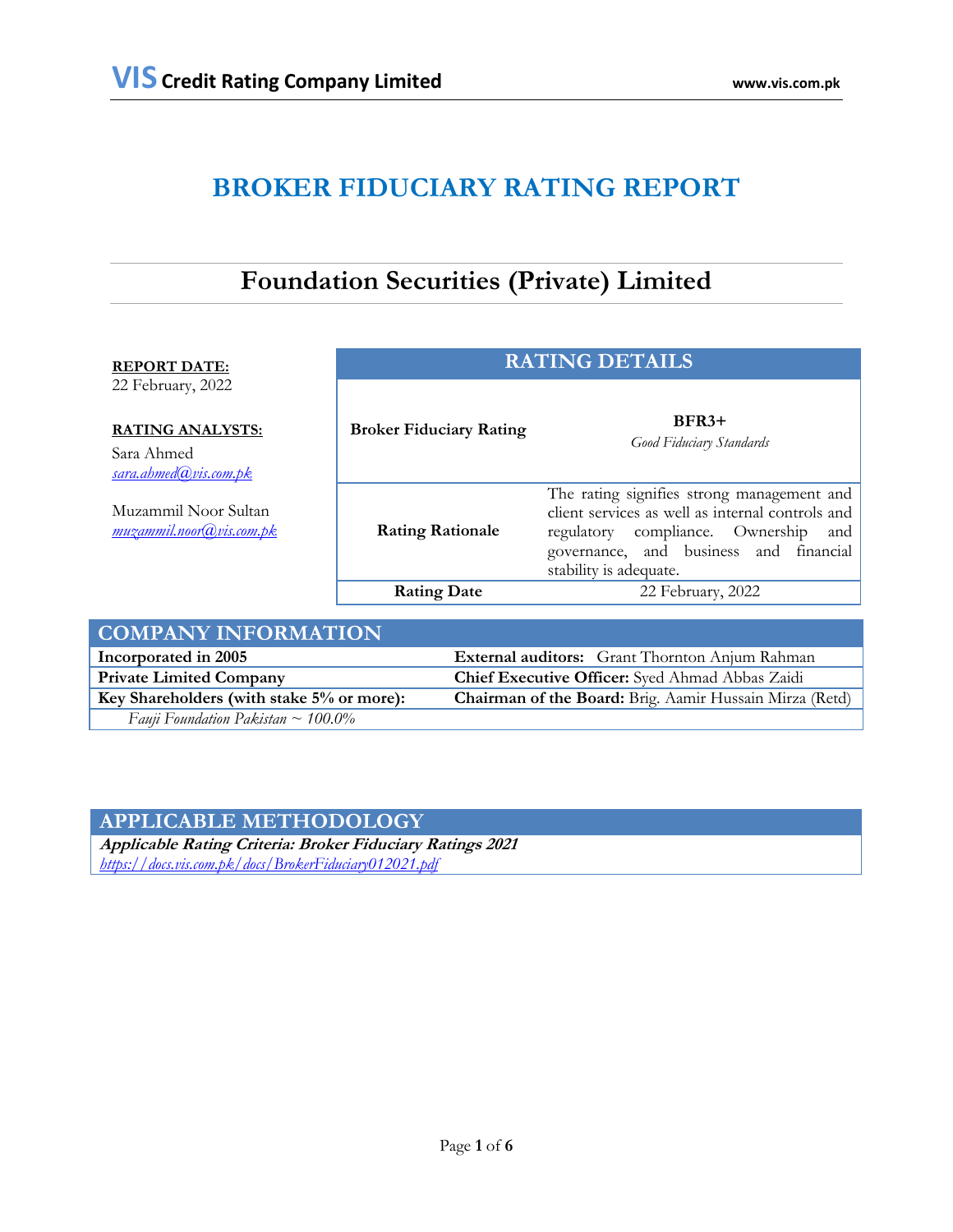Incorporated in 2005, Foundation Securities Private Limited (FSL) is a subsidiary of Fauji Foundation Pakistan. The group has strategic investments in various sectors including fertilizer, power, cement, infrastructure, banking, financial services, consumer goods, oil & gas and others. FSL is primarily engaged in retail and institutional equity brokerage services with marginal presence in commodity segment. FSL has a strategic relationship with Macquarie Capital Securities Limited; an affiliate of global financial institution Macquarie Group. The partnering arrangement focuses on in-bound and out-bound equity markets transactions besides other areas including mergers and acquisitions, and corporate finance advisory work. Presently, the company runs its operations through a head office based in Karachi along with 2 branches in Lahore and Islamabad.



The company holds a Trading Right Entitlement (TRE) certificate issued by the Pakistan Stock Exchange Limited (PSX), holding a Trading & Self- Clearing license. External auditors are Grant Thorton Anjum Rahman Chartered Accountants. External auditors are on the approved list of auditors in category 'A', published by the State Bank of Pakistan (SBP).

| <b>Business and Financial Sustainability Indicators</b> |             |             |             |  |  |  |
|---------------------------------------------------------|-------------|-------------|-------------|--|--|--|
|                                                         | <b>FY21</b> | <b>FY20</b> | <b>FY19</b> |  |  |  |
| Size of Net Worth (Rs. In Millions)                     | 397         | 259         | 222         |  |  |  |
| Gearing x (Total interest bearing debt/ Total equity)   | 0.12x       | 0.17x       | 0.70x       |  |  |  |
| Leverage x (Total liabilities/ Total equity)            | 2.44x       | 3.52x       | 2.49x       |  |  |  |
| Liquid Assets/ Total Liabilities (x)                    | 1.15x       | 0.80x       | 0.87x       |  |  |  |
| Short term Investments/ Total Equity (%)                | $8\%$       | 16%         | $0\%$       |  |  |  |
| Net Capital Balance (Rs. In Millions)                   | 278         | 142         | 55          |  |  |  |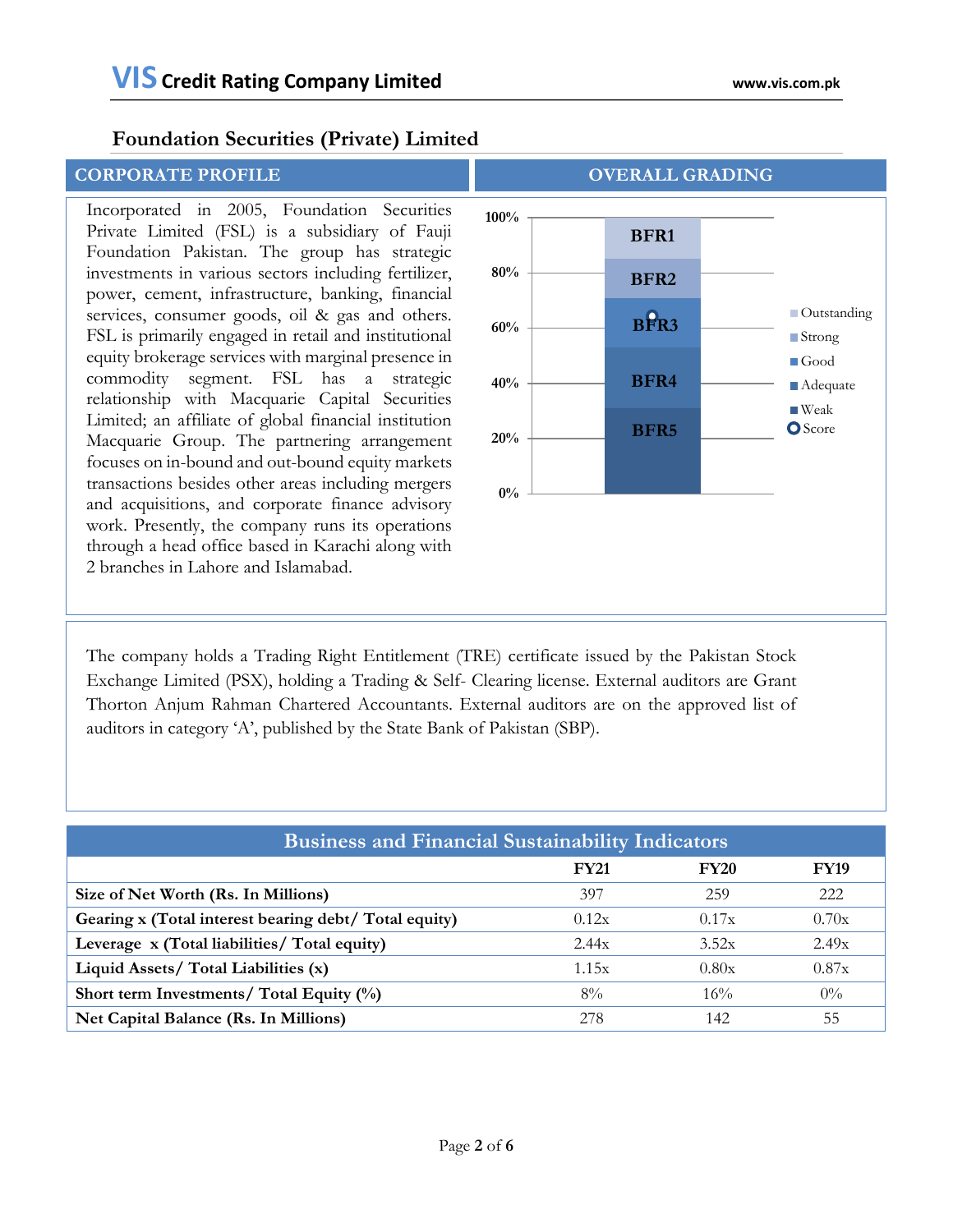# **Rating Indicators**

#### **Ownership & Governance**

- The rating incorporates strong ownership and governance framework as well as strength of the sponsor, Fauji Foundation.
- Board of directors consists of 3 members, who represent 3 board level committees. Increasing the number of Board members may avoid repetition of members in board committees
- Governance structure may be enhanced by addition of independent and certified directors on the board**.**

#### **Business & Financial Sustainability**

- Operating revenues are mainly concentrated in brokerage income, which in line with industry trends recorded significant increase in FY21 driving overall profitability.
- Higher operating revenues coupled with contained costs led to improvement in cost to income ratio.
- Liquidity profile of the Company is adequate. Liquid assets consist of cash and bank balances, which along with short term investments cover more than 100% of total liabilities.
- Low debt, combined with an improved equity base has kept the gearing ratio at a comfortable level (FY21: 0.12x, FY20: 0.17x) Leverage however, is considered high, primarily due to high trade credit.
- Going forward, increasing market share and diversifying income streams will be considered important.



#### **Business & Financial Sustainability**

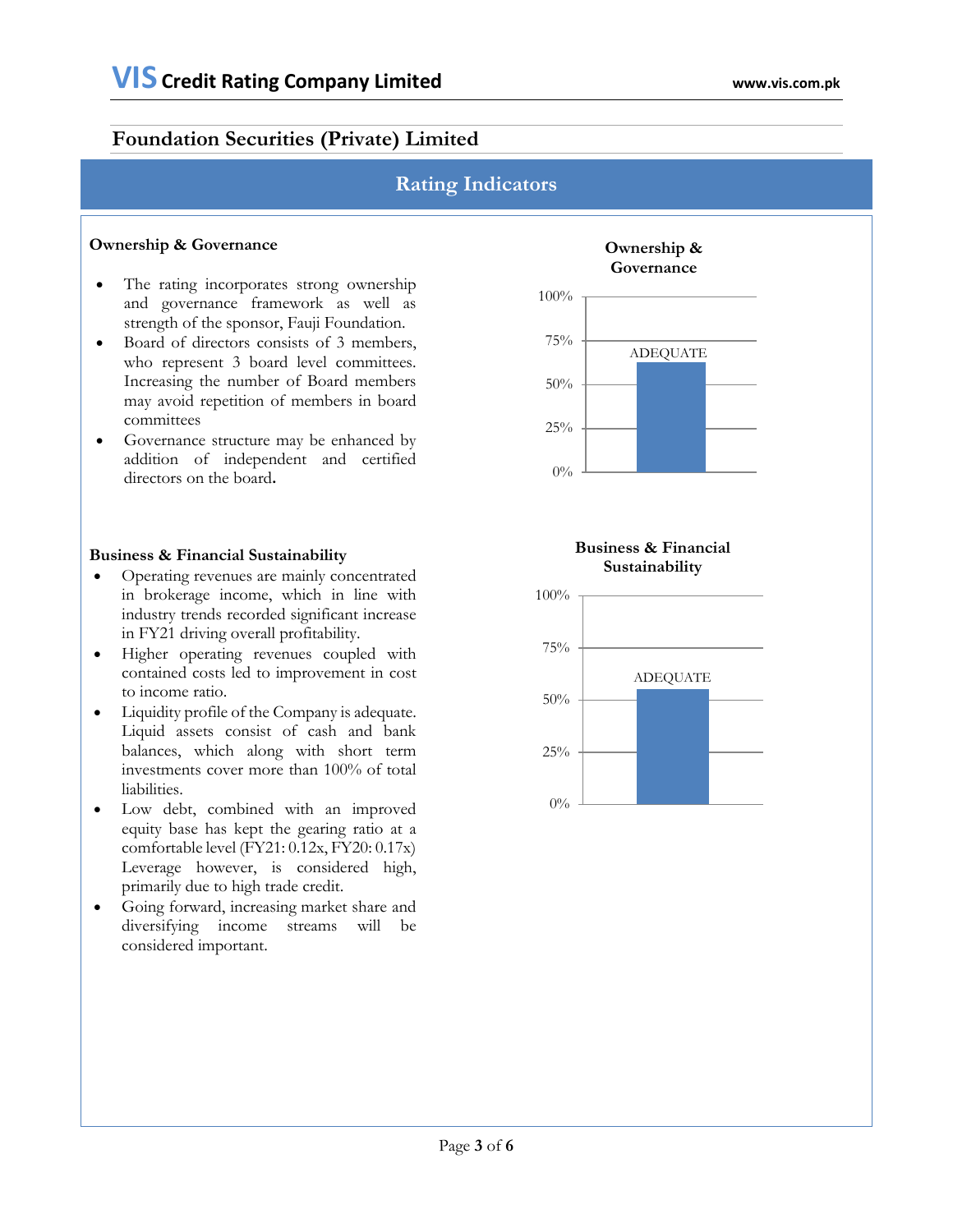#### **Management & Client Services**

- Client services and customer facilitation tools are well established. A client centric approach focuses on enhancing customer experience and strengthening client relationship.
- Availability of mobile and web-based trading services as well as online customer reports puts FSL in line with industry standards.
- Higher visibility at online platforms like website and social media through advertisements as well as availability of market research and equity reports may be considered.
- Segregation of compliance and risk management functions is noted.
- Geographical diversification into multiple cities is noted.

#### **Internal Controls & Regulatory Compliance**

- Internal controls and regulatory compliance is strong, with appropriate policies and procedures to prevent conflict of interest and preserve confidentiality of sensitive information.
- Market risk is minimal, as the company does not maintain an active proprietary book.
- Appropriate contingency plans and procedures are in place. Further improvement may be brought by increasing frequency of disaster recovery exercises.
- Some observations with respect to KYC procedures were made by CDC, most of which have been rectified. Further development in the same will be considered important.
- A fully integrated ERP platform is present, which supports the internal control framework.







### **Broker Fiduciary Rating Explained**

In Securities Broker Fiduciary Rating (SBF), the strength of fiduciary role of the securities brokers is captured through the relative financial *strength of the securities broker firm and its sponsors along with depth of internal control and governance framework, which are key rating ingredients. Responsiveness of the risk and internal control structure, quality of HR and soundness of the business infrastructure determine the strength of management and level of service quality of a stock broker. VIS Credit Rating Co. Ltd. (VIS) has developed a rating system that evaluates brokerage firms on the basis of such practices and the systems instituted to safeguard investor interests are at the forefront.*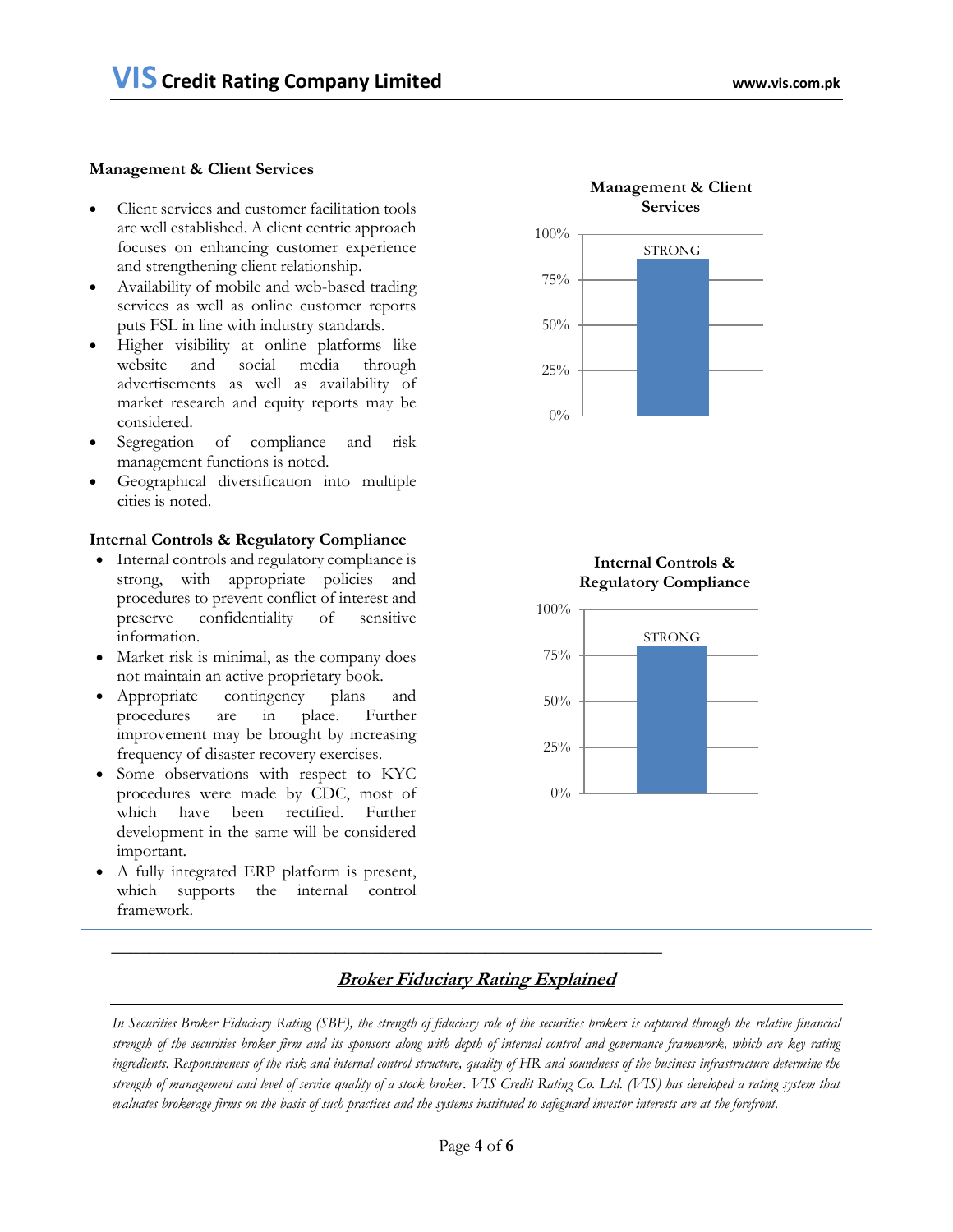# **FIDUCRIARY RATING SCALE & DEFINITIONS Appendix I**

## RATING SCALE & DEFINITIONS: SECURITIES BROKER FIDUCIARY RATING

BFR1 **Outstanding fiduciary standards**  BFR4++, BFR4+, BFR4 Adequate fiduciary standards

**BFR2++, BFR2+, BFR2** Strong fiduciary standards **BFR5++, BFR5+, BFR5** Weak fiduciary standards

BFR3++, BFR3+, BFR3 Good fiduciary standards

#### **Rating Outlooks:**

The three outlooks 'Positive', 'Stable' and 'Negative' qualify the potential direction of the assigned rating(s). An outlook is not necessarily a precursor of a rating change. Refer to our 'Criteria for Rating Outlook' for details. www.vis.com.pk/images/criteria\_outlook.pdf